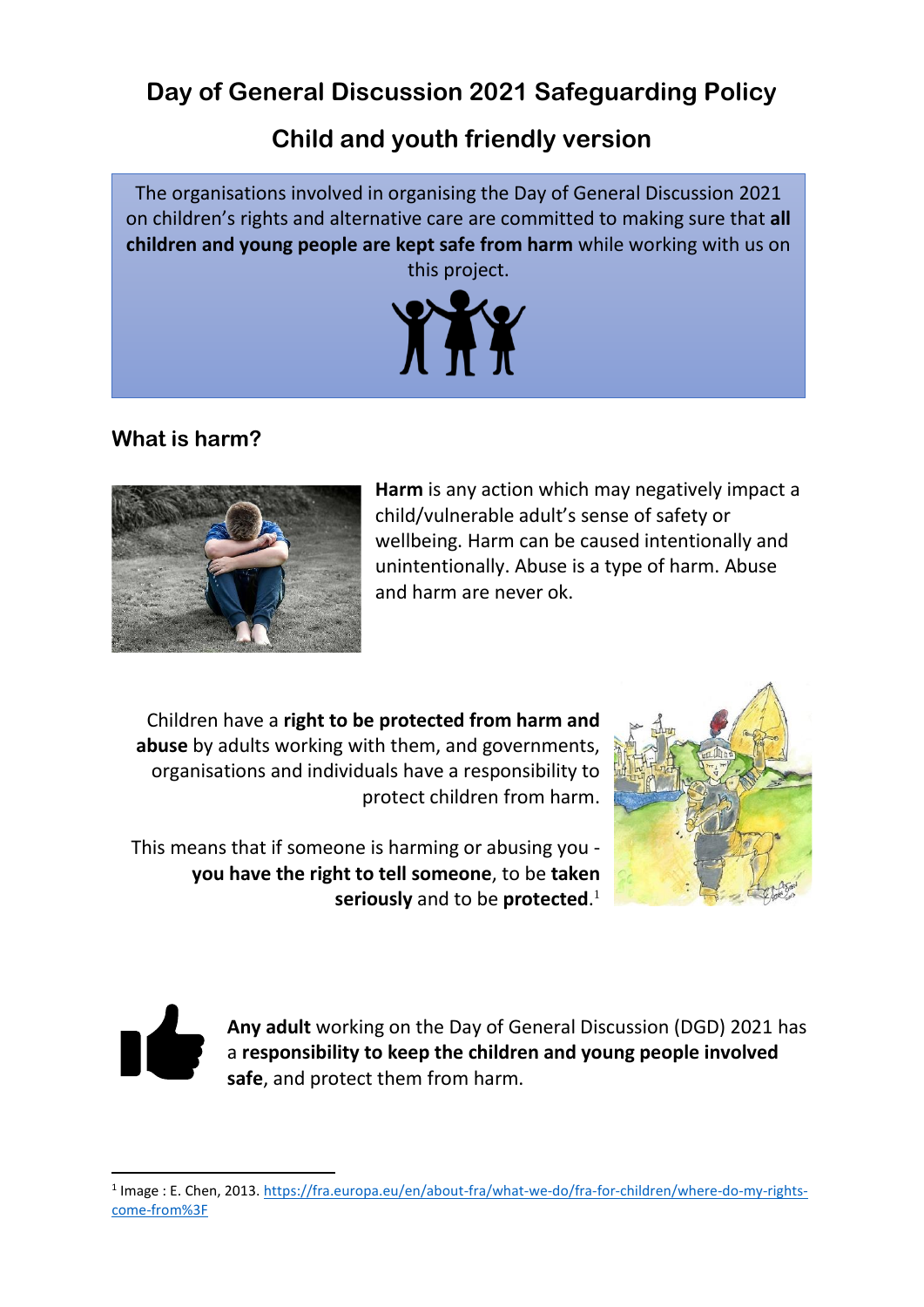## This safeguarding policy covers **any activities to do with the Day of General Discussion 2021** (DGD), including:

- online working with the CAT and YAT,
- other activities with children and young people to prepare for the DGD,
- as well as the DGD itself, which will take place virtually using the Zoom platform in September

**All children and young people** who will be involved in the DGD activities, including the **Children's Advisory Team (CAT)** and **Young People's Advisory Team (YAT),** are covered by this safeguarding policy and the staff working with them have a duty to keep them safe from harm during any DGD activities.

Additionally, as adults, YAT members also have a responsibility to take action if they are told about or suspect any abuse.



*https://iconscout.com/illustration/boy-and-girl-giving-high-five-to-each-other-2130735*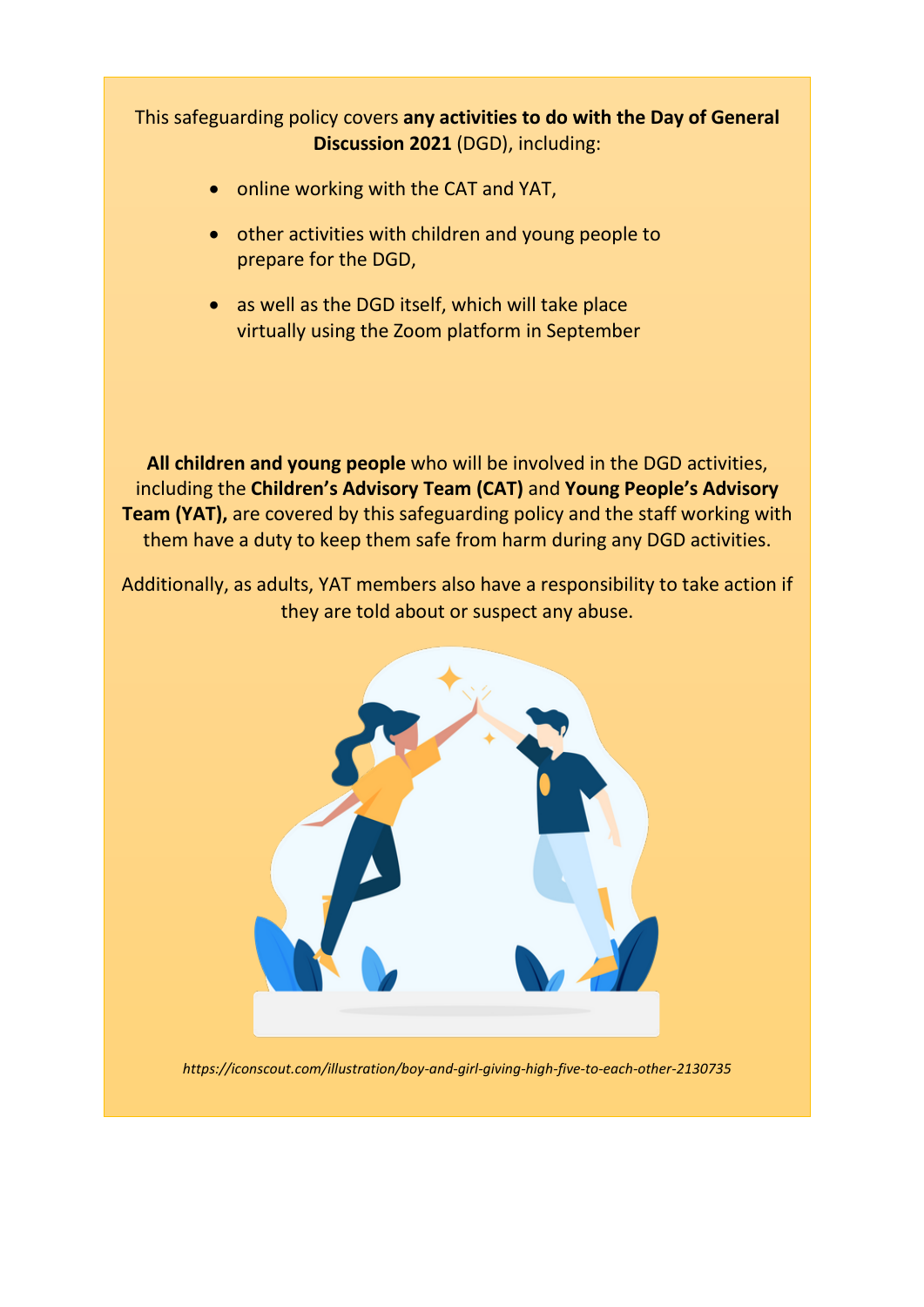## **Who is responsible for protecting children and young people from harm during the DGD?**

Children and young people will work with different groups of staff/adults for the DGD, who will be responsible for your safety at different points

#### **Supporting Organisation**

Your **supporting organisation** knows you best and is the main organisation responsible for your safety.

They are responsible for ensuring children and young people are kept safe when they are working on and preparing for the DGD in their own countries.



Your supporting organisation should also help you to register for the DGD and help you with any translation needs you may have, if you do not speak English, French, or Spanish.

### **Staff of Coordinating Organisations**

**DGD Facilitators** will be working with the CAT and YAT to prepare the DGD, and with children and young people on the day itself, as well as the preparation and debrief days.

They, and their colleagues in the organisations helping to prepare the DGD, are responsible for making sure the environment is safe, protective and inclusive during the online preparatory work for the DGD, and the DGD itself in September.



There is a **Child Safeguarding Focal Point** who oversees all aspects related to safeguarding for children and young people involved in the DGD.

This is Nancy Maguire, Child Participation Manager at Lumos.



You can contact Nancy at her email address:

[Nancy.maguire@wearelumos.org](mailto:Nancy.maguire@wearelumos.org)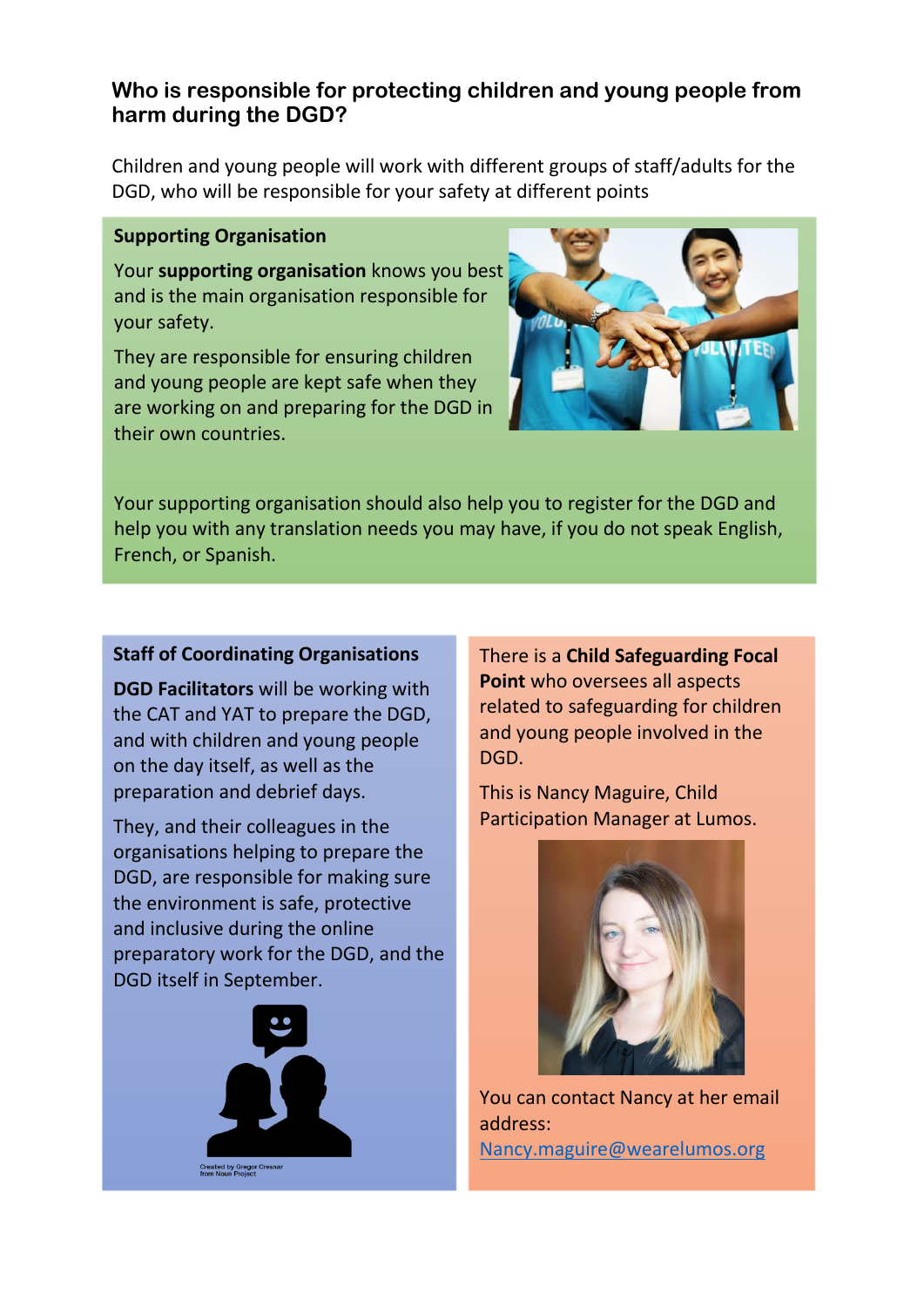If Nancy is busy, she might ask **Angelique Robold** to help you with your concerns.

Angelique is the Senior Safeguarding Manager at Lumos. During the DGD, she will be the **Backup Safeguarding Focal Point,** and will be available to fill in for Nancy if necessary.



We should note that Nancy and Angelique are both English speakers. If you are a French or Spanish speaker, Nancy and Angelique will be able to get help from a professional translator to assist with your concern.

**Speak to the safeguarding focal point for your session – Every** session of the DGD will also have a *Safeguarding Focal Point.* This is a person who is joining the call to help any child or young person who becomes uncomfortable during the session.

Details of the different safeguarding focal points for each session will be provided at the beginning of each session. You can send them a message at any time during the session if you need.

#### **Speak to someone**

- You can always speak to someone if you're feeling anxious at the DGD. We recommend speaking to someone at your supporting organisation, as they know you best. But you can also speak to a member of the safeguarding team, who will be happy to help out.
- If you don't have anyone you can speak to in your supporting organisation, you may prefer to speak to a professional in your own country. For contact details of child helplines in your country, please see here: [https://www.childhelplineinternational.org/](https://www.childhelplineinternational.org/child-helplines/child-helpline-network/) [child-helplines/child-helpline-network/](https://www.childhelplineinternational.org/child-helplines/child-helpline-network/)

## **Rules to keep us safe**

The **DGD Safeguarding Policy** tells adults what things they should and should not do to keep children and young people safe from harm.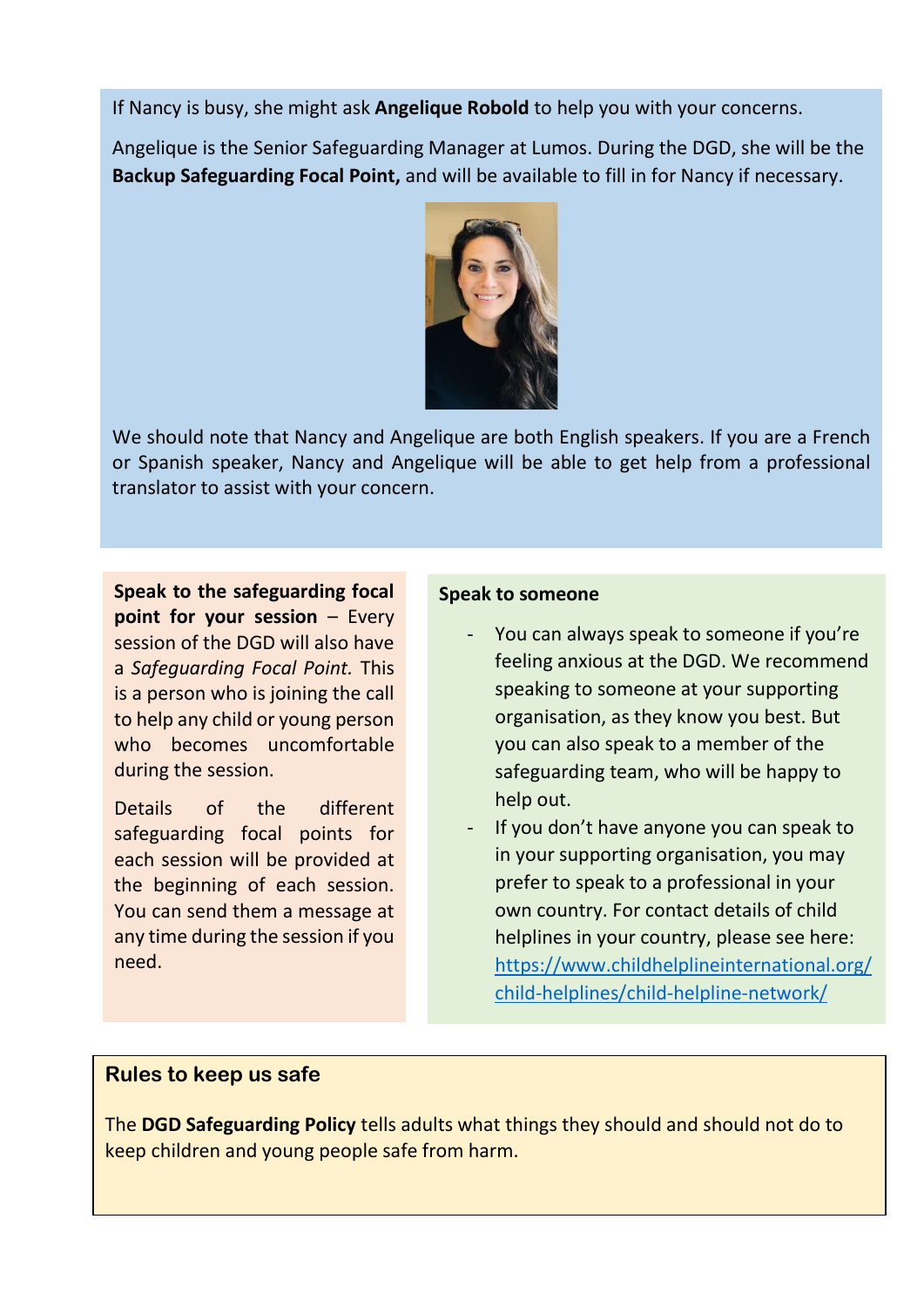## **Keeping Safe Online**

Because the DGD is taking place virtually this year, it is really important to know how you can stay safe online.

It can be really fun working together as a team on a project!



If other CAT & YAT members, Facilitators or other adults start asking you to do things that seem odd, you do not have to give in to their requests.

### **Saying no**

Sometimes when we work together online people can try to convince us to do things, even when we have said no.

This might be one person you're chatting to online, or it could be lots of people.

Their requests can feel uncomfortable, such as asking you to chat one-to-one, asking for your personal information, or asking you to do things you do not like to do.



If someone is asking you to do things online that don't feel right, **stop and tell someone**.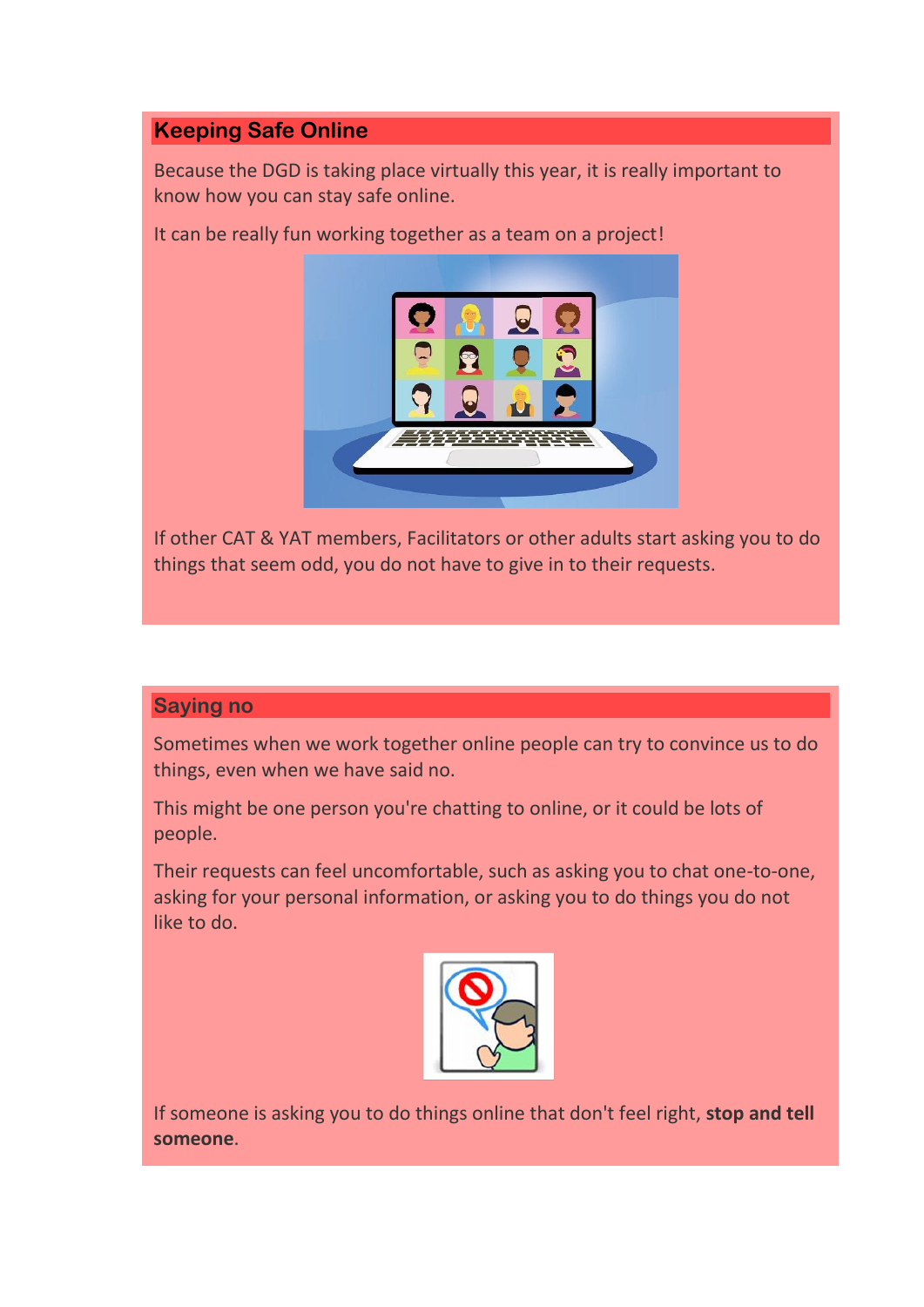## **What does pressure look like online?**

It can be difficult to spot manipulative behaviour in others, and it might not always be obvious when someone is putting you under pressure online.

It might be lots of compliments and flattery, promising gifts or nice things, or sending you lots of comments.

This can make people feel like they need to do what they are being asked, even if they don't want to.



Created by Icon Fai<br>from Noun Project

Alternatively it might be something more obvious, such as someone saying that bad things will happen to you if you don't do what they're asking.

**These are all elements of pressure and blackmail and this is wrong.** 

If people online are asking you to do things that make you feel uncomfortable **you can always say no**, as difficult as this may feel. Even if the people seem nice and the other things they say to you make you feel good, **you never have to do something you're uncomfortable with** and **you always have a choice**.

You can find more information about pressure online here: [https://www.thinkuknow.co.uk/14\\_plus/Need-advice/dealing-with-pressure](https://www.thinkuknow.co.uk/14_plus/Need-advice/dealing-with-pressure-online/)[online/](https://www.thinkuknow.co.uk/14_plus/Need-advice/dealing-with-pressure-online/)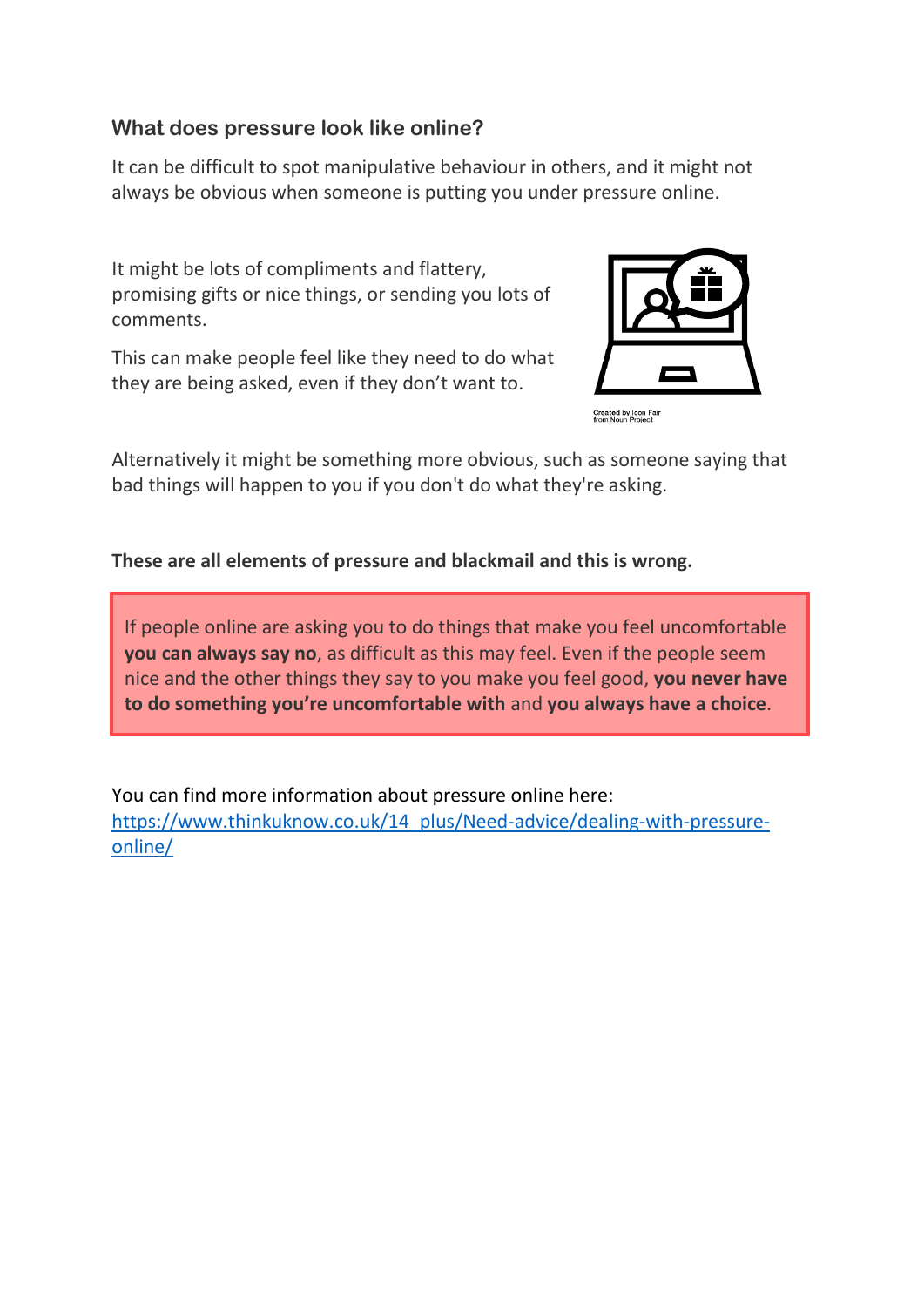### **Personal Information**

You should not share your personal information, like your family name, date of birth, email address and phone number, with anyone you don't know well.



Created by Bestdesignmarket<br>from Noun Project

This includes adults working on the Day of General Discussion.

The only staff involved in the project who should have your contact details (full name, email address, etc) are **your supporting organisation** and **the staff from Lumos: Amy Drage, Aisling Ledwith, Caroline Rose and Nancy Maguire**, as Lumos is the organisation responsible for keeping your personal information safe for all DGD activities.

**If anyone else asks for your contact information or other personal information, do not give it to them and please tell either your supporting organisation or Nancy, the Child Safeguarding Focal Point.**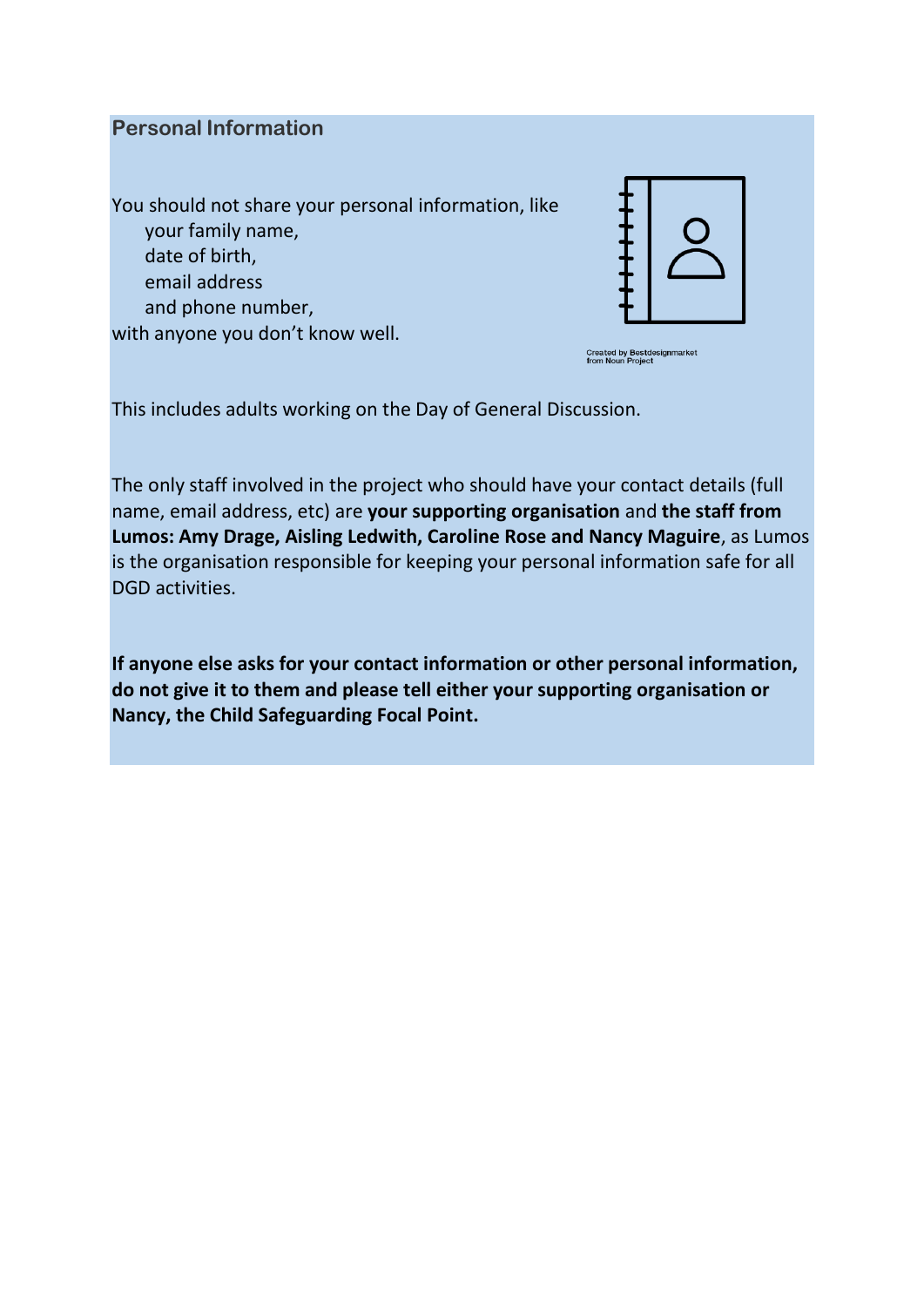## **What should we do if we are concerned that a child or vulnerable adult is being harmed or at risk of harm?**

- ➔ if you have been harmed or think you are at risk of harm, whether physically, or because of something someone has said or done, or,
- $\rightarrow$  if you are worried that another child or a young person involved in the DGD is at risk of or experiencing harm or abuse

(it might be that the person has told you something, or from things you have noticed)

the staff involved in organising the DGD will **listen to you**, and **take your concern seriously**

If you have a concern, you should follow the below steps:





preferably from your supporting organisation, as they know you best

but it can also be someone from one of the coordinating organisations if you feel more comfortable with that

**2. If it's about another child or young person**

try to just report what you have been told or what you have seen and try not to add your opinions or judgement



we can't promise to keep possible abuse or harm a secret – we have a legal responsibility to report it to a responsible person– but beyond the member of staff you tell, you shouldn't tell anyone else

**3. If someone is in danger of immediate harm and there is no available adult to tell**

you should call the appropriate authorities in the country you are in, like the police, fire or ambulance service